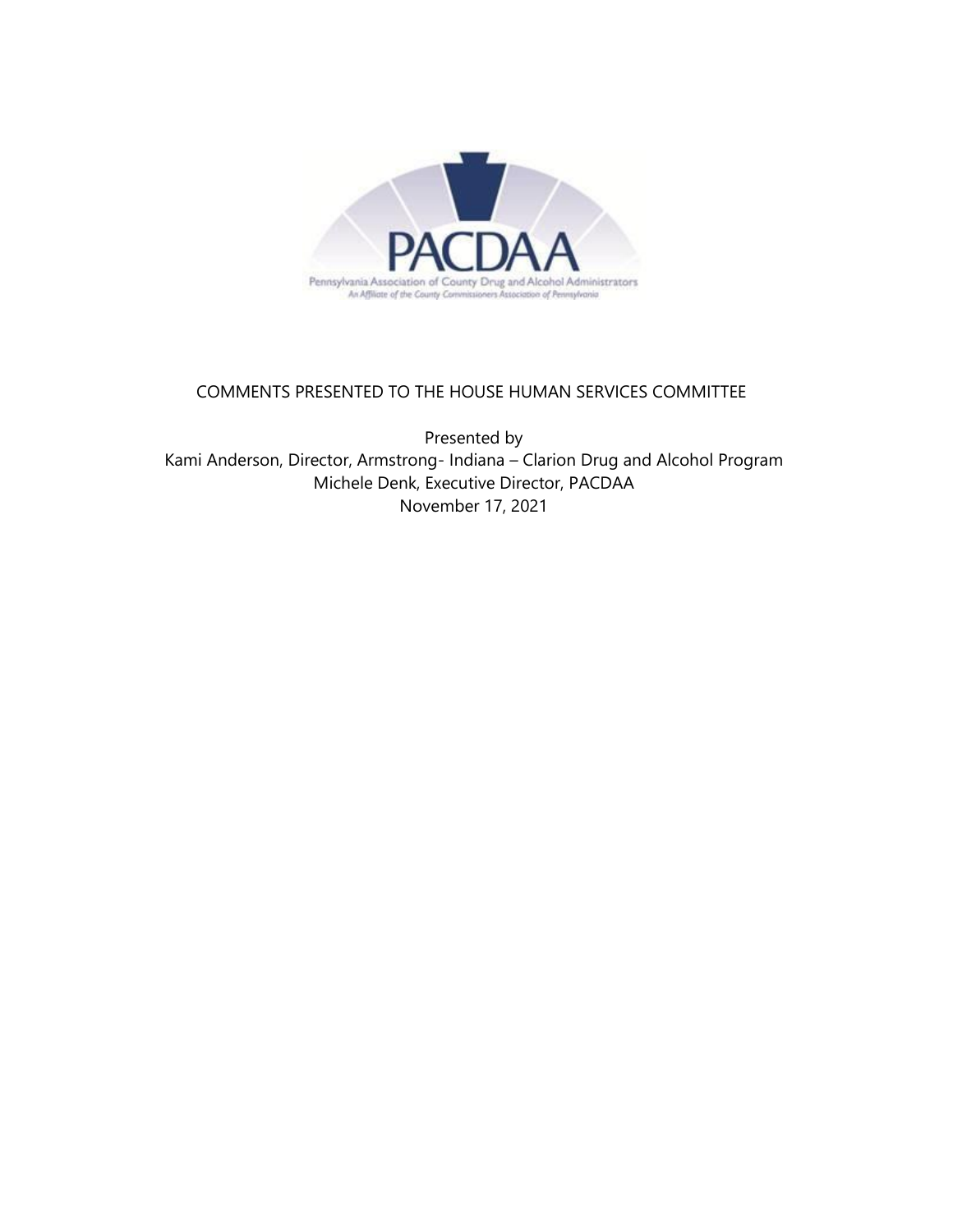Good morning. Thank you for the opportunity to present comments today and thank you for your ongoing focus on substance use issues across the Commonwealth. I'm Michele Denk, Director of PACDAA, the Pennsylvania Association of County Drug and Alcohol Administrators (PACDAA). We are an affiliate of the County Commissioners Association of Pennsylvania (CCAP) representing the 47 Single County Authorities of the Commonwealth. In 1972, the Commonwealth of Pennsylvania established a single state agency and a system of Single County Authorities to implement substance abuse prevention, intervention, treatment and recovery services through county-based planning and management. Act 63, The Pennsylvania Drug and Alcohol Abuse Control Act, requires the Department of Drug and Alcohol Programs to develop a State Plan for the control, prevention, intervention, treatment, rehabilitation, research, and training. Single County Authorities are responsible for local implementation of that plan.

Single County Authorities, under the direction of the Pennsylvania Department of Drug and Alcohol Programs (DDAP), are the backbone of each county's drug and alcohol service delivery system for residents. Among other essential roles, we ensure seamless access and quality drug and alcohol services for Pennsylvania residents. It is worth noting that there are over 22 million people in the US who are in long term recovery from substance use disorders. Our services are critical to Pennsylvania residents, to move them, too, toward recovery.

SCA's receive state and federal block grant funding and federal opioid grant funds from the Department of Drug and Alcohol Programs, Behavioral Health Services Initiative (BHSI) and Act 152 funding from the Department of Human Services. SCA's work diligently with local partners to manage Behavioral HealthChoices networks and services.

Today, I am here with Kami Anderson from the Armstrong, Indiana, Clarion, Single County Authority. Our goal is to provide information about the SCA rate setting process. SCA's fund treatment for individuals who have no insurance, do not qualify for medical assistance, or need assistance with co-pays and deductibles. We work with behavioral HealthChoices programs to ensure seamless transition for individuals whose medical assistance status changes during the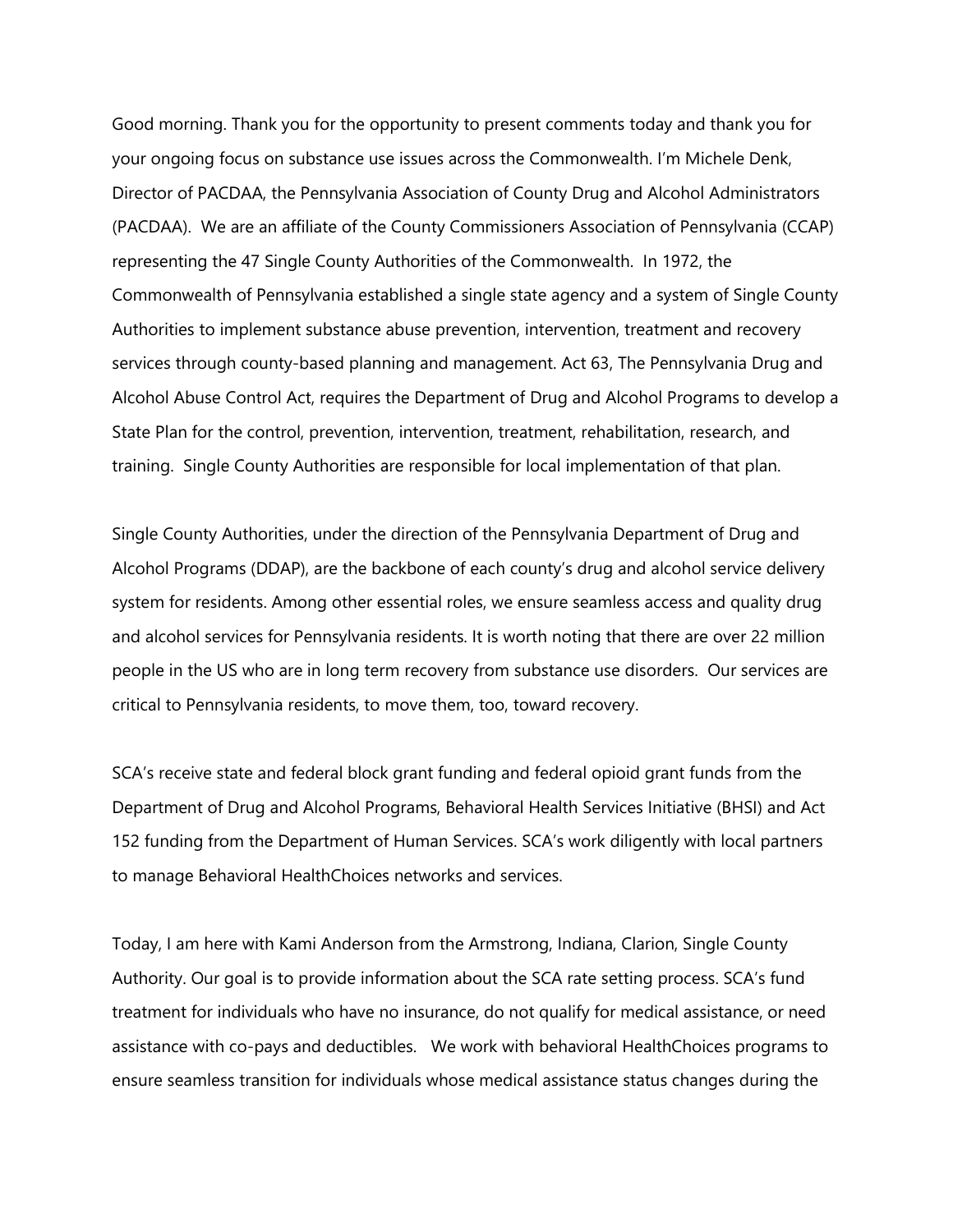course of treatment. The process we use for setting non-hospital residential rates, the XYZ process, is a product of our partnership with DDAP, the providers, and most recently, the Behavioral Health MCO's. The rates are posted to the PACDAA website for public review [www.pacdaa.org](http://www.pacdaa.org/) The instructions and forms for the process are attached to our testimony. Kami will walk you through the process – Please feel free to ask questions or discuss with your local SCA.

Good morning, Representatives and members of the House Human Services Committee. My name is Kami Anderson, and I am the Executive Director of the Armstrong-Indiana-Clarion Drug and Alcohol Commission, Inc., the Single County Authority for our three Counties.

Single County Authorities (SCAs) have been using the XYZ packet to set inpatient non-hospital rates since the SCAs have been responsible for paying for these services with Medicaid, Federal Block Grant and State Base funding from the Federal and State Governments. This includes detox, residential and halfway house services. The XYZ Rate Setting Packet includes an Eligibility Criteria Checklist, Program Description General Information, Program Description Specific Information, Budget, Budget Narrative Section, and a Rate Request Form.

The Eligibility Criteria Checklist includes requirements to submit a copy of the facility license from DDAP and DHS if it is a dual diagnosis facility, the most recent year's independent audit report, documentation of 60 day cash operating capability, notarized statements attesting there is no evidence of civil or criminal violations against management or any employee, organization chart, tax/compensation attestation form, and if serving adolescents, a certification that the facility is in compliance with the Act 33 and 34 compliance requirements.

The Program Description General Information section requests questions regarding the provider's target population and program description, including demographics, staff composition as it compares to the population served, a statement that persons in recovery are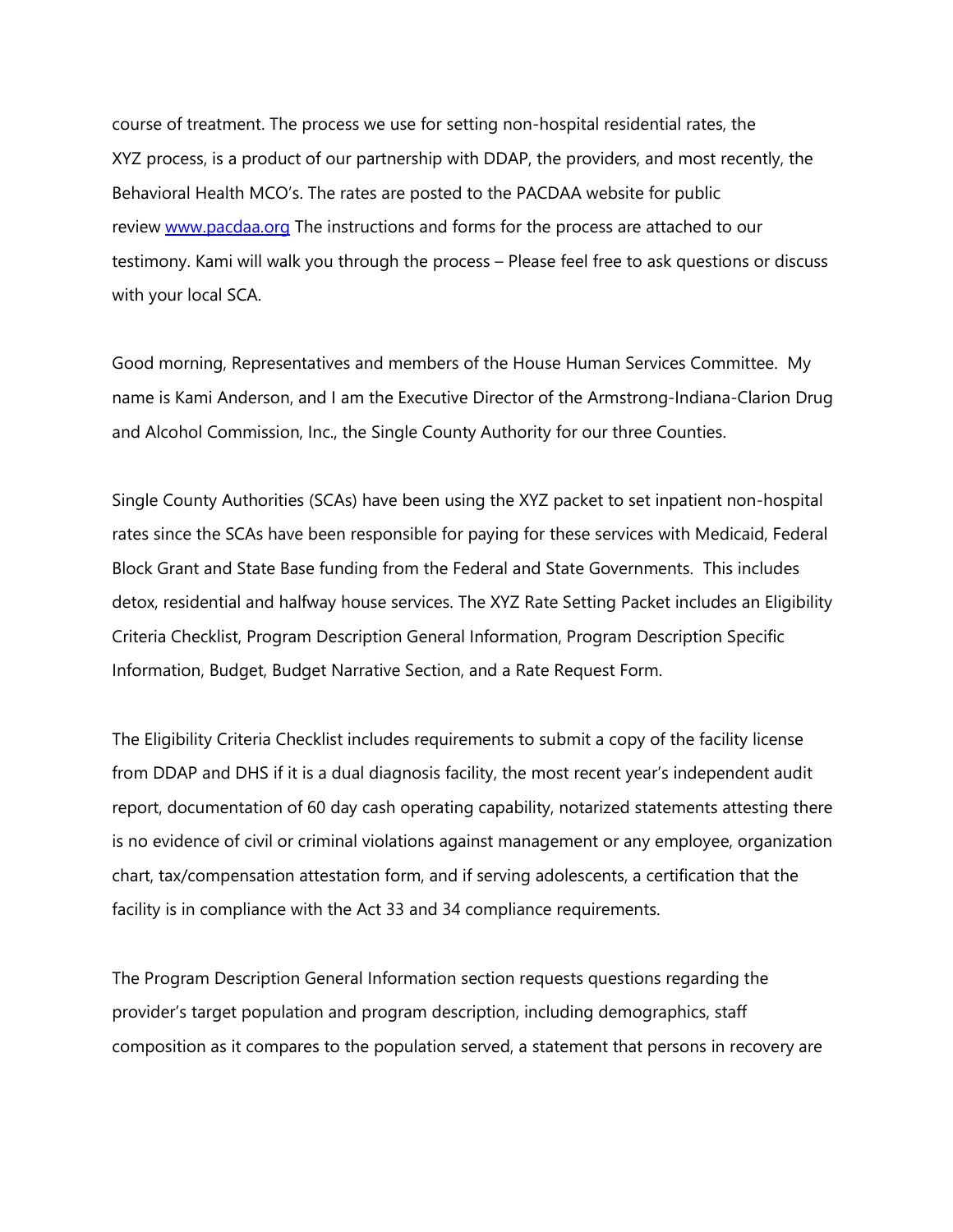represented on the governing or advisory board, experience serving Medical Assistance clients, and persons responsible for the contracting and daily oversight of the program.

The Program Description Specific Information section requests information on the types of treatment activities and the frequency of those activities per week, such as individual and group sessions, life skills groups, addiction education, specialized groups, twelve step attendance is requested. Also requested per treatment stay is the timing of the physical exam, psychiatric exam, medicine checks, psychological testing, vocational testing, and academic services.

Details are requested regarding the transportation of clients, staffing, counselor to client ratios, turnover rates among administrative and clinical staff, vacant positions, staff credentialing policies, evidence-based treatment protocols, outcomes, percentage of clients completing treatment vs. clients entering treatment, and the provider's complaint, grievance, and appeal policy.

The Budget forms include a Personnel Roster allocating employees between administrative and clinical hours for each program. Each employee must be entered by name and position, and the number of hours worked each week between administrative and clinical, and the salaries apportioned to each of those classifications. Positions can be listed as vacant, but an expectation exists that the vacancies will be filled within 60 days.

The income and expense forms include a column to report the actual expenses for the previous fiscal year, the current year, and the budget year. The previous fiscal year numbers should be able to be tied into the facility's most recent audit report or audited financial statements. Current year expenses are estimated based on the facility's current year spending, and the budget year column will represent the budget presented for the projected year and are the basis for the rate calculation.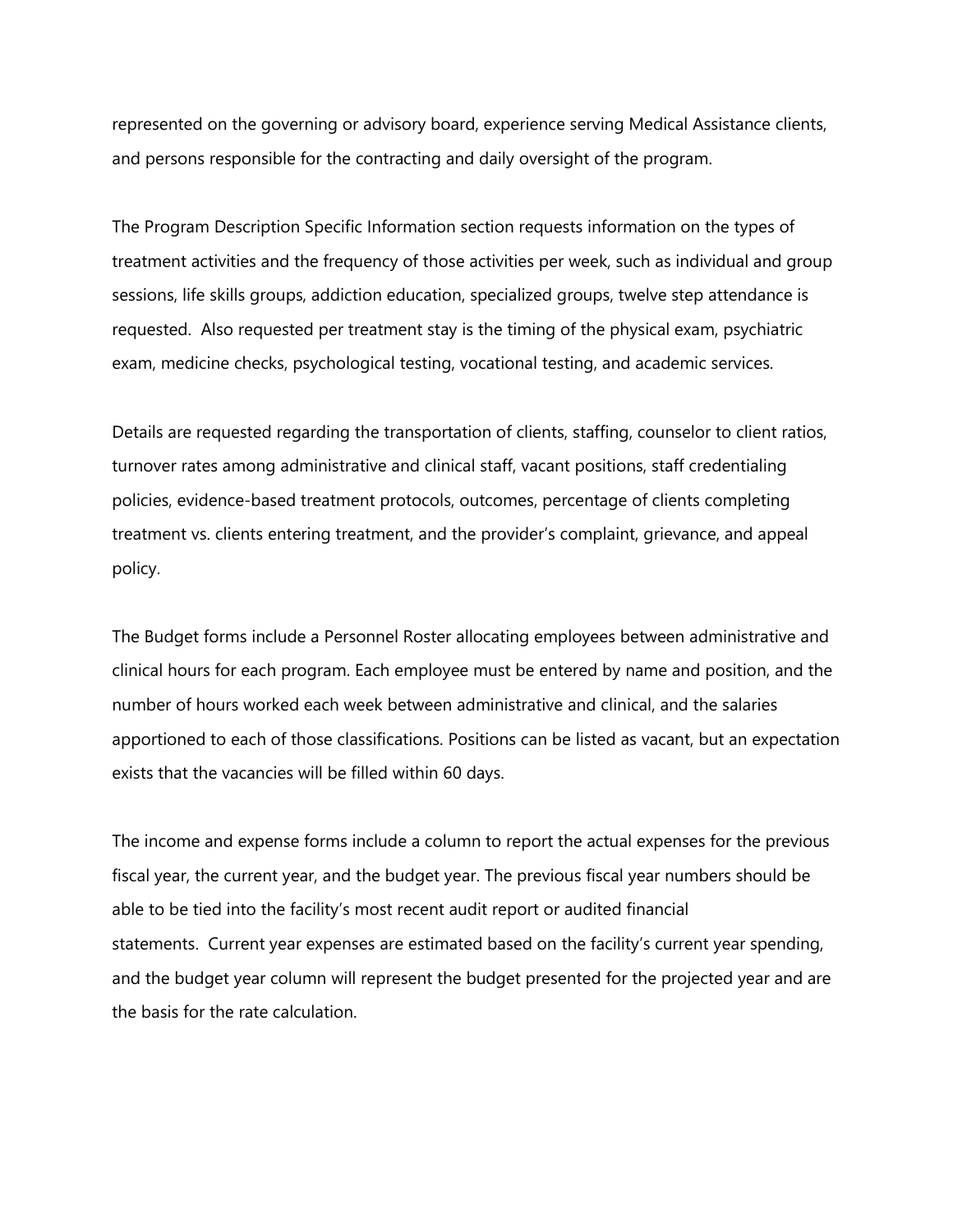The income form requests a listing of revenues including charitable and interest income, client fees, private health insurance, medical assistance revenue, and other third-party fees. The expense form requests further breakdown of the three years between administrative and client-oriented expenses. These expenses allow for personnel costs including salary, benefits, and staff training expenses. Operating expenses allow for all program-related costs such as rent and utilities expenses, consulting fees, supplies, food, clothing, purchased clientoriented services, medication, equipment, fixed asset depreciation, etc.

A Budget Narrative is required to be completed with information supporting the personnel costs and operating expenses for each category. This provides an opportunity for providers to explain any costs that are marginally different from other years, and to introduce any new expenses that they foresee in the upcoming year that would make their rate proportionately different from other years. Many times, this is the basis upon which negotiations will take place between the SCA and the provider.

The expense form information is the basis for the rate calculation form. Administrative costs up to a maximum of 20% are allowed. An 85% utilization rate is the basis for calculating the rate. The number of beds licensed for the program is multiplied by 365 to calculate the number of bed days available for the year. This number is then multiplied by 85% to get the number of bed days that would take the provider to break even. The total budget is then divided by the number of bed days at 85% capacity to calculate the daily rate for the budget year for that program.

The Rate Request Form includes a certification statement that the expenses are in accordance with the fiscal guidelines.

If completed correctly, the rate will allow the provider to make a profit if their average bed days are above 85%.